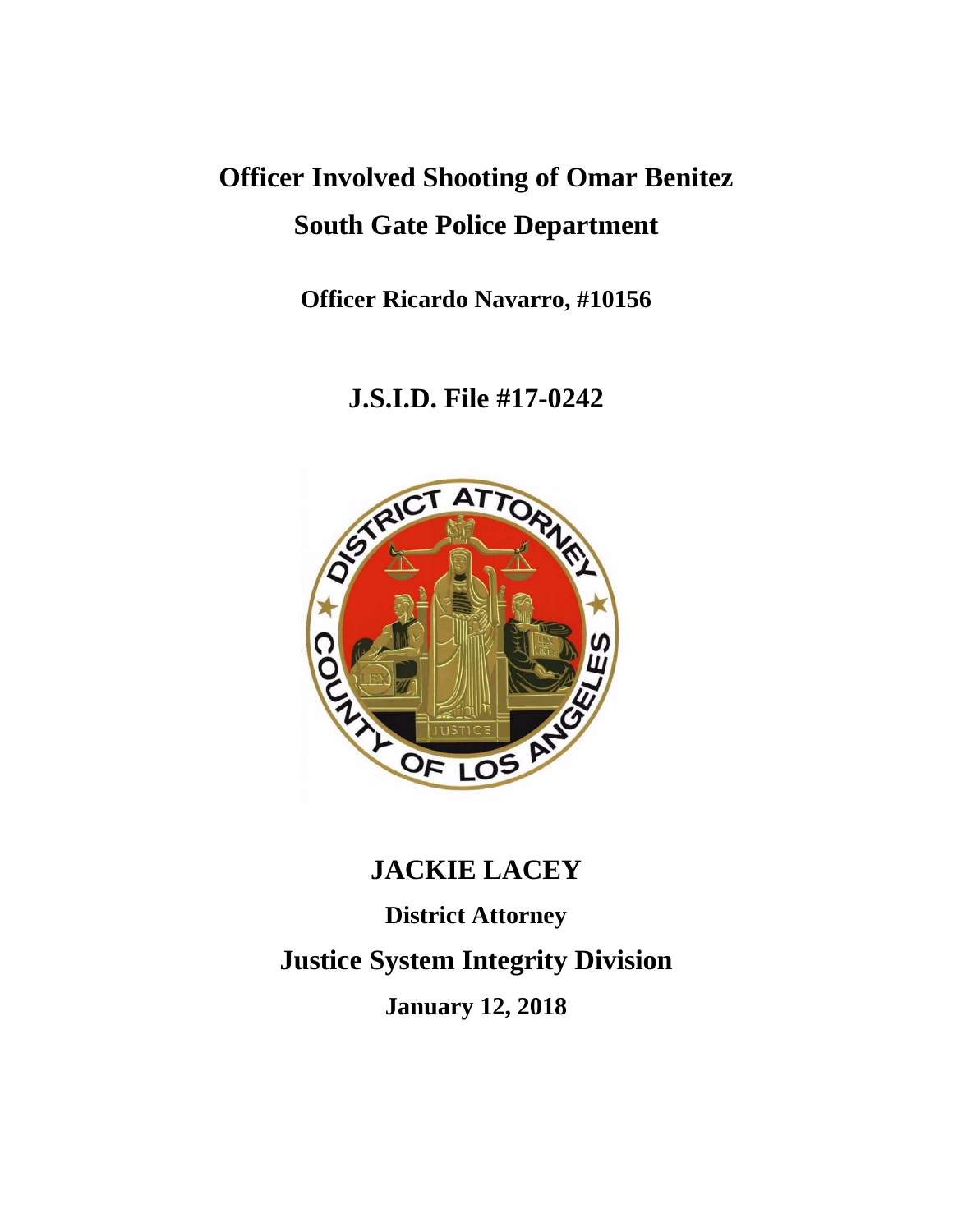# **MEMORANDUM**

TO: CHIEF RANDY DAVIS South Gate Police Department 8620 California Avenue South Gate, California 90280

> CAPTAIN CHRISTOPHER BERGNER Los Angeles County Sheriff's Department Homicide Bureau 1 Cupania Circle Monterey Park, California 91755

- FROM: JUSTICE SYSTEM INTEGRITY DIVISION Los Angeles County District Attorney's Office
- SUBJECT: Officer Involved Shooting of Omar Benitez J.S.I.D. File #17-0242 S.G.P.D. File #17-05936 L.A.S.D. File #017-00051-3199-013
- DATE: January 12, 2018

The Justice System Integrity Division of the Los Angeles County District Attorney's Office has completed its review of the May 15, 2017, fatal shooting of Omar Benitez by South Gate Police Department (SGPD) Officer Ricardo Navarro. We find that Officer Navarro acted in lawful selfdefense and in the defense of others.

The District Attorney's Command Center was notified of this shooting on May 15, 2017, at approximately 12:53 p.m. The District Attorney Response Team responded to the scene and was given a briefing and walk-through by Los Angeles County Sheriff's Department (LASD) Lieutenant John Corina.

The following analysis is based on reports prepared by the LASD Homicide Bureau and submitted to this office by Detectives Robert Martindale and Gina Eguia. The reports include photographs, audio-recorded interviews of witnesses, radio transmissions, and news media, dash camera, and body camera recordings.

# **FACTUAL ANALYSIS**

#### **The Vehicle Pursuit**

On May 12, 2017, Omar Benitez stole a van. Two days later, Benitez and Maricela M. used the van to commit a robbery. A day after that, the van was identified as being involved in a drive-by shooting.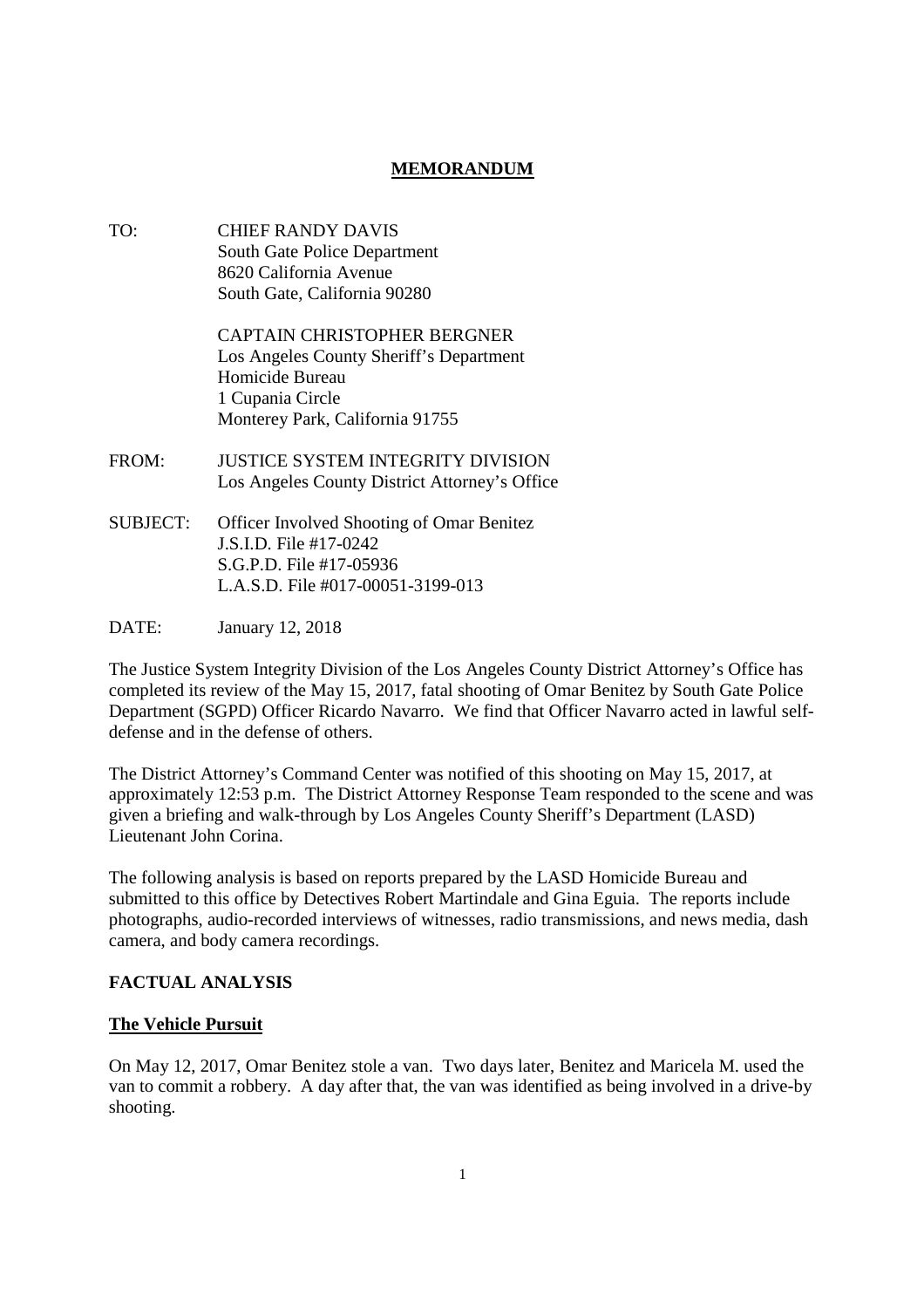On May 15, 2017, Benitez, Sairo R., and Maricela M. drove the van from Compton to South Gate, where they intended to sell it. Benitez drove, and Sairo R. and Maricela M. were passengers.

At 12:36 p.m., SGPD Officer Ricardo Navarro and other SGPD officers received a radio broadcast that the stolen van was in their area, so they started looking for it.<sup>1</sup> A short time later, they saw the van and attempted a traffic stop. Benitez did not stop and a high speed pursuit ensued.

Throughout the pursuit, Benitez ran red lights and stops signs, drove at high speeds and on the shoulder of the road, drove into oncoming traffic, and on one occasion drove the wrong way down a one way street. The pursuit was captured on videotape by a news media helicopter and was televised live. During the pursuit, Benitez stopped the van and Sairo R. jumped out, intending to surrender to the pursuing officers. He was immediately taken into custody. Benitez, however, drove away and the chase continued, with Maricela M. in the front passenger seat. The pursuit lasted approximately twenty minutes and spanned multiple cities including South Gate, Lynwood, Paramount, and ultimately ended in Long Beach. Benitez drove the van into the back parking lot of a retail store adjacent to a railroad track and a freeway overcrossing, jumped out of the van, and ran. Maricela M. also jumped out and ran behind Benitez, with officers chasing behind them. A photograph taken from media helicopter videotape coverage of the incident, showing Benitez and Maricela M. running from the van, is shown below:



<sup>1</sup> It was not reported to the officers at that time that the van was involved in a prior robbery and drive-by shooting.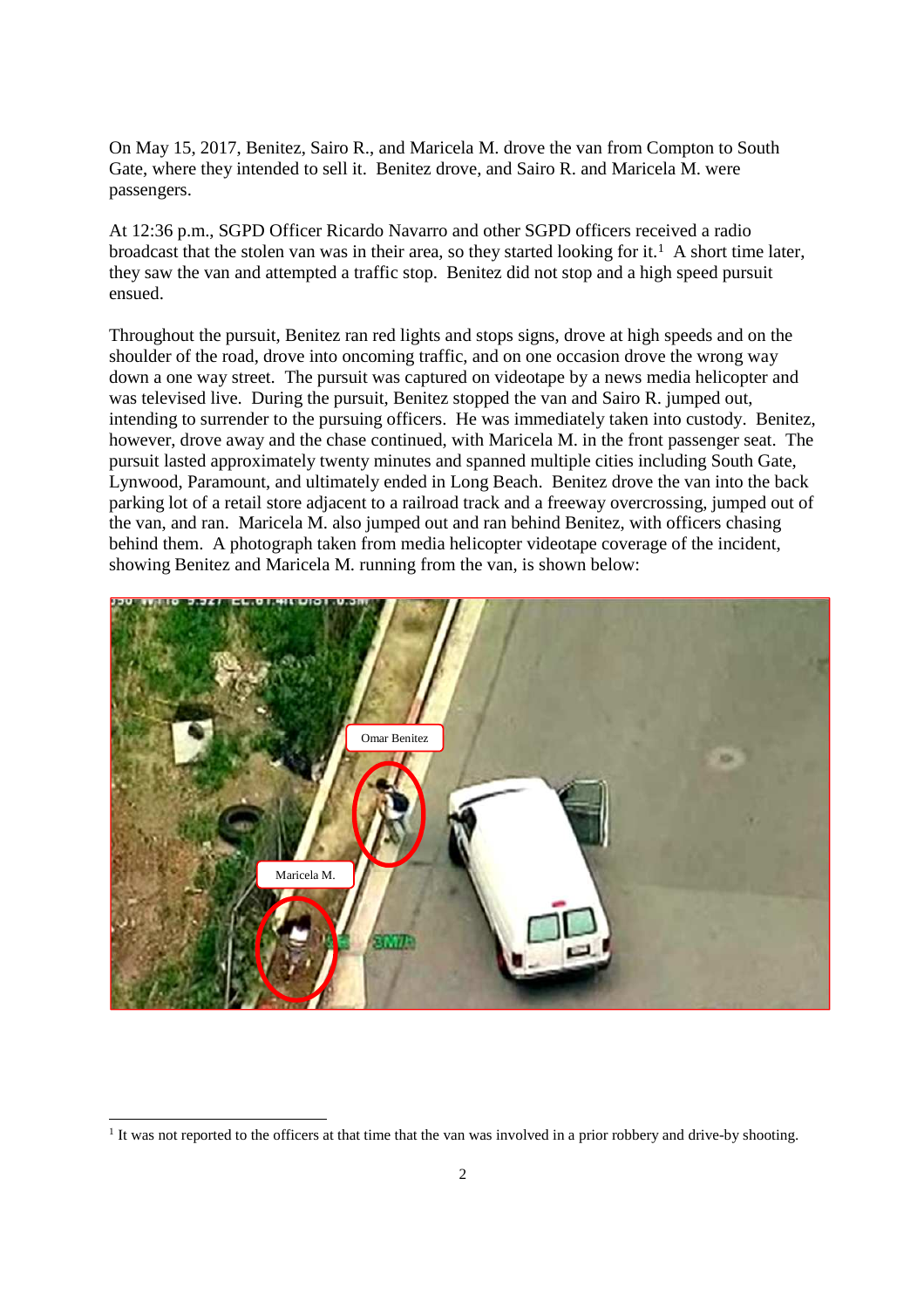#### **The Foot Pursuit**

Maricela M. and Benitez ran under a freeway overpass and along a set of railroad tracks, as Navarro and SGPD Officers Roger Cancio and Isidro Munoz gave chase. During the chase, Cancio gave repeated orders to Benitez to "stop" and "get on the ground." Benitez ignored Cancio and ran under the freeway overpass and jumped over a fence. As he continued to run, Benitez rifled through his backpack, searching for something.<sup>2</sup> Cancio drew his service weapon and ordered Benitez to stop and show his hands. Benitez did not comply and instead turned, faced Cancio, took several steps toward him, and yelled something unintelligible. Cancio believed that Benitez had armed himself with a weapon from his backpack and was going to attack him, so Cancio retreated. Munoz and Navarro caught up to Cancio, who then warned the other officers that Benitez had been searching for something in his backpack. Benitez ran through a hole in a chain-link fence. Navarro drew his service weapon and chased him. Navarro was directly behind Benitez, who continued to run as he searched for something in his backpack. Cancio and Munoz were trailing behind. Based on Benitez's actions in facing the officers, yelling at them, and rifling through his backpack, Munoz believed that Benitez had armed himself with a gun. He radioed that Benitez was a "417" suspect (417 is police terminology for a man with a gun) and was threatening officers.

#### **The First Shooting**

As Benitez continued to flee, with Navarro right behind him, Benitez retrieved two black gloves from his backpack. As he walked and stumbled away from Navarro, Benitez dropped one of the gloves and put the other on his right hand. He also continued to search for something in his backpack. Navarro ordered Benitez to stop and show his hands. Benitez did not comply and instead placed an object in his gloved hand, in an apparent attempt to simulate a handgun, and pointed it at Navarro, as shown in the photograph below:



<sup>&</sup>lt;sup>2</sup> Since Benitez was involved in an armed robbery on May 14, and possibly a shooting on May 15, it is possible he believed he still had a gun in his backpack and was looking for that weapon to use it against the pursuing officers. Ultimately, a gun was not found in his backpack.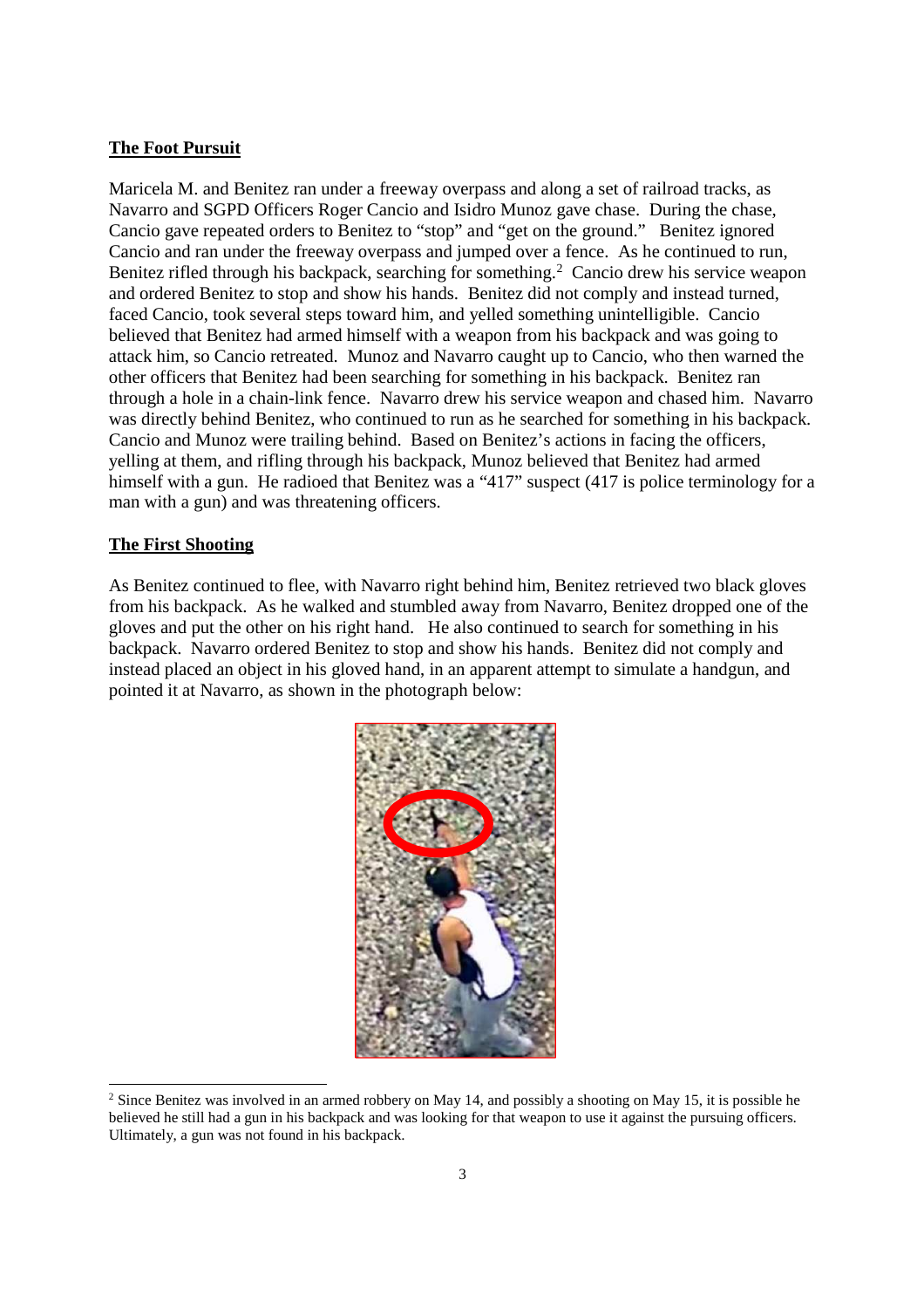Navarro believed that Benitez was pointing a gun at him. Fearing for his life and the lives of the other officers, he fired his service weapon at Benitez approximately four times. Benitez may have been injured by the gunfire, but continued to walk away.

### **The Second Shooting**

Benitez dropped his backpack, stumbled to the ground, and feigned being disabled, still with the black object on his right hand, as shown below:



As Navarro held Benitez at gunpoint, Benitez, still with the black glove on his right hand, jumped up, faced Navarro, and moved toward his backpack, as shown below:



Benitez picked up his backpack and appeared to look inside, as shown in the photographs below. Navarro, believing that Benitez was still armed and was going to shoot him, or was drawing a weapon from his backpack, fired again at Benitez.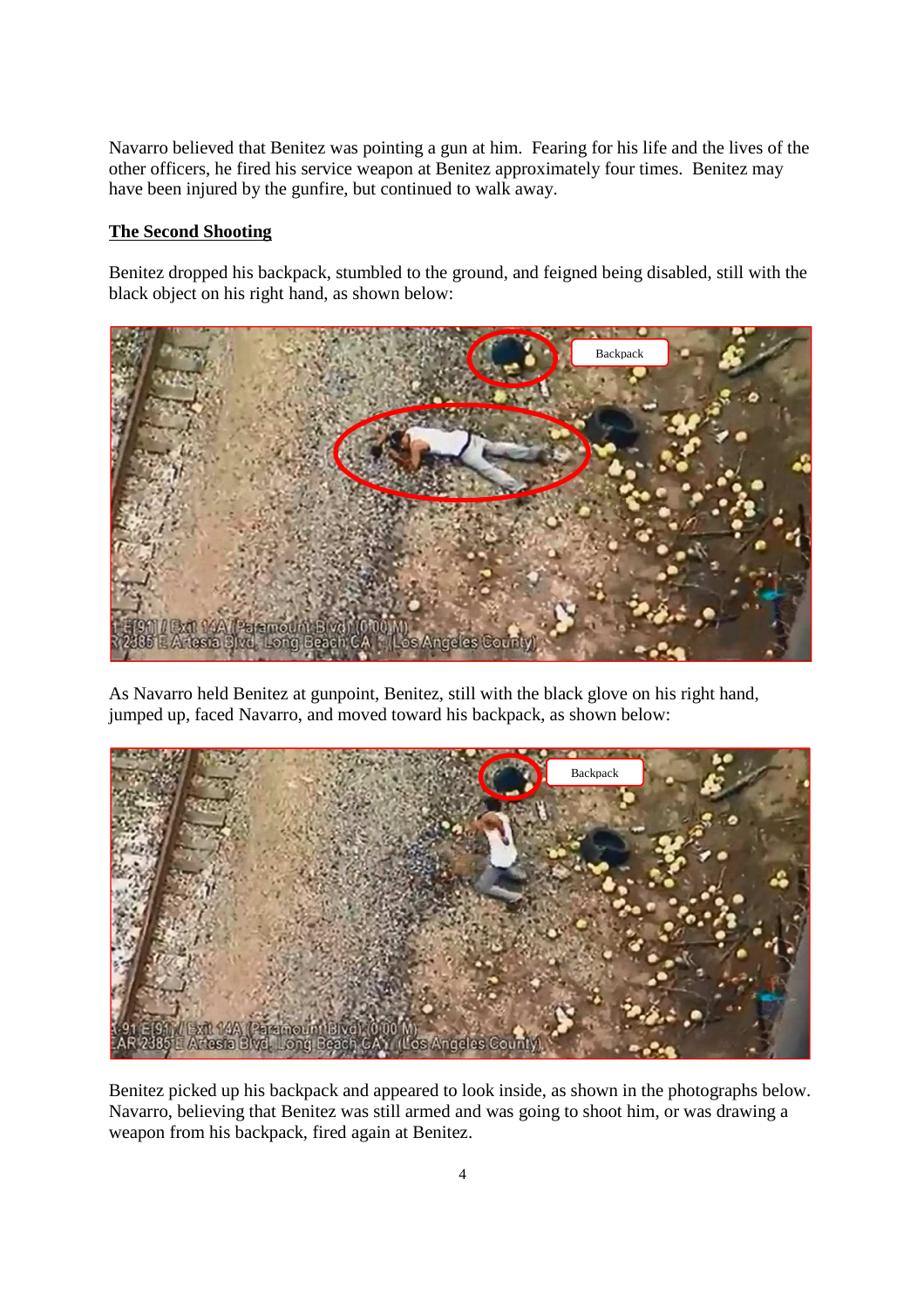

Benitez dropped to the ground, was still for a moment, and got up second time, as shown in the photograph below. He collapsed moments later with his hands underneath him.



The officers approached and fired less-lethal bean bags at Benitez to determine if he was in fact disabled. Benitez remained motionless, and eventually the officers approached him and handcuffed him.

Paramedics responded and performed CPR on Benitez. He was pronounced dead at the scene.

# **Statement of Officer Ricardo Navarro**

Navarro was on patrol and riding a marked police motorcycle when he heard a radio broadcast of a possible stolen white van. He was given the license plate number of the van and he started searching for it. Another unit saw the vehicle first and started pursuing it. Navarro joined in the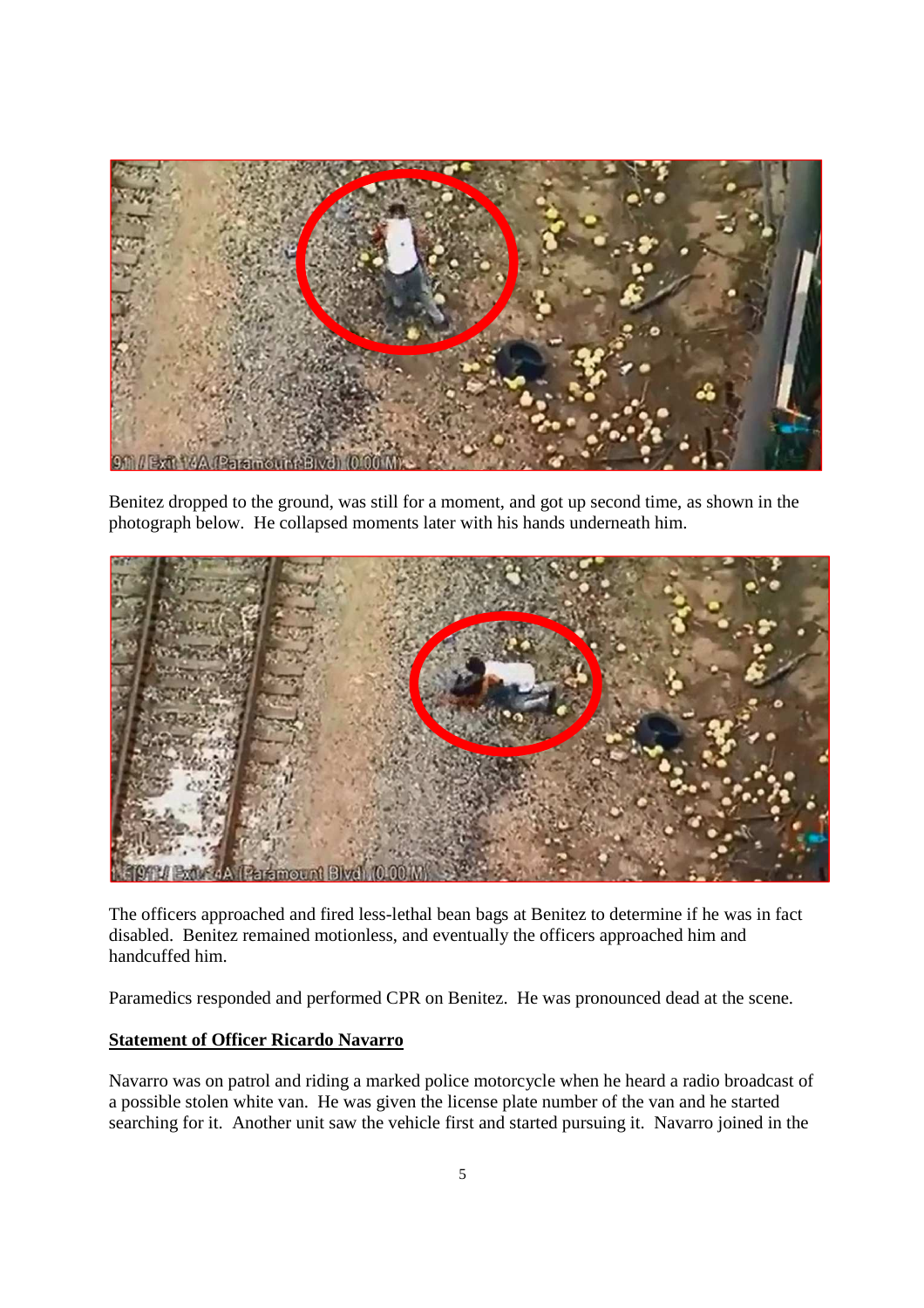pursuit and followed the vehicle. Benitez drove recklessly, going against the flow of traffic, over a center divider and onto sidewalks. Navarro terminated his pursuit when a police helicopter was overhead, but he continued to track the pursuit until he heard a report over the radio that Benitez had stopped behind a retail store and fled on foot.

Navarro arrived and saw Cancio and Munoz running after the suspects toward a freeway underpass. He also ran after the suspects. When he caught up to the other officers, he heard one of the officers yell at Benitez, "Let me see your hands!" Benitez did not comply and continued to flee. Navarro chased Benitez through a hole in a fence, drew his service weapon, and continued to chase Benitez, along with the other officers.

As Benitez continued to walk away, he reached into his bag as Navarro yelled, "Let me see your hands!" Navarro was concerned because, not only was Benitez failing to comply with his commands, but he was also walking away while searching for something in his backpack, as opposed to simply trying to get away. Navarro believed that Benitez was considering engaging in "combat" with him.

Navarro saw Benitez pull two gloves from his backpack, dropping one. Benitez put one glove on, turned his back to Navarro, and reached into his backpack again. Navarro commanded Benitez several times to show his hands, but Benitez did not comply and continued to search his backpack, while looking over his shoulder at Navarro.

Navarro then saw Benitez pull a black object from his backpack and point it at him. Navarro believed the object was a gun, so he fired four rounds from his service weapon at Benitez, who continued to run.

Benitez turned toward Navarro and ran toward his backpack. Navarro fired three more rounds at Benitez, who dropped to the ground and went into a fetal position, while still holding the backpack.

Navarro continued to issue commands to Benitez, who was unresponsive. When backup officers arrived, they continued to issue commands to Benitez to show his hands, but Benitez did not respond. Using a shield as protection in case Benitez jumped up again with a gun, the officers approached Benitez and handcuffed him.

#### **Statement of Officer Roger Cancio**

Cancio was on patrol in a marked police vehicle when he received a radio call about a pursuit of a stolen van. He caught up to the pursuit and followed closely behind Munoz's vehicle, who was also in pursuit. Cancio pursued the van with Munoz until Benitez stopped the van behind a retail store, and both suspects ran. Cancio and Munoz exited their vehicles and chased Benitez and Maricela M.

Cancio followed Benitez under the freeway overpass, and Benitez jumped over a fence. Benitez took off his backpack and began to search it. Cancio yelled at Benitez, "Show me your hands!" Benitez yelled a reply, however Cancio could not understand what Benitez was saying.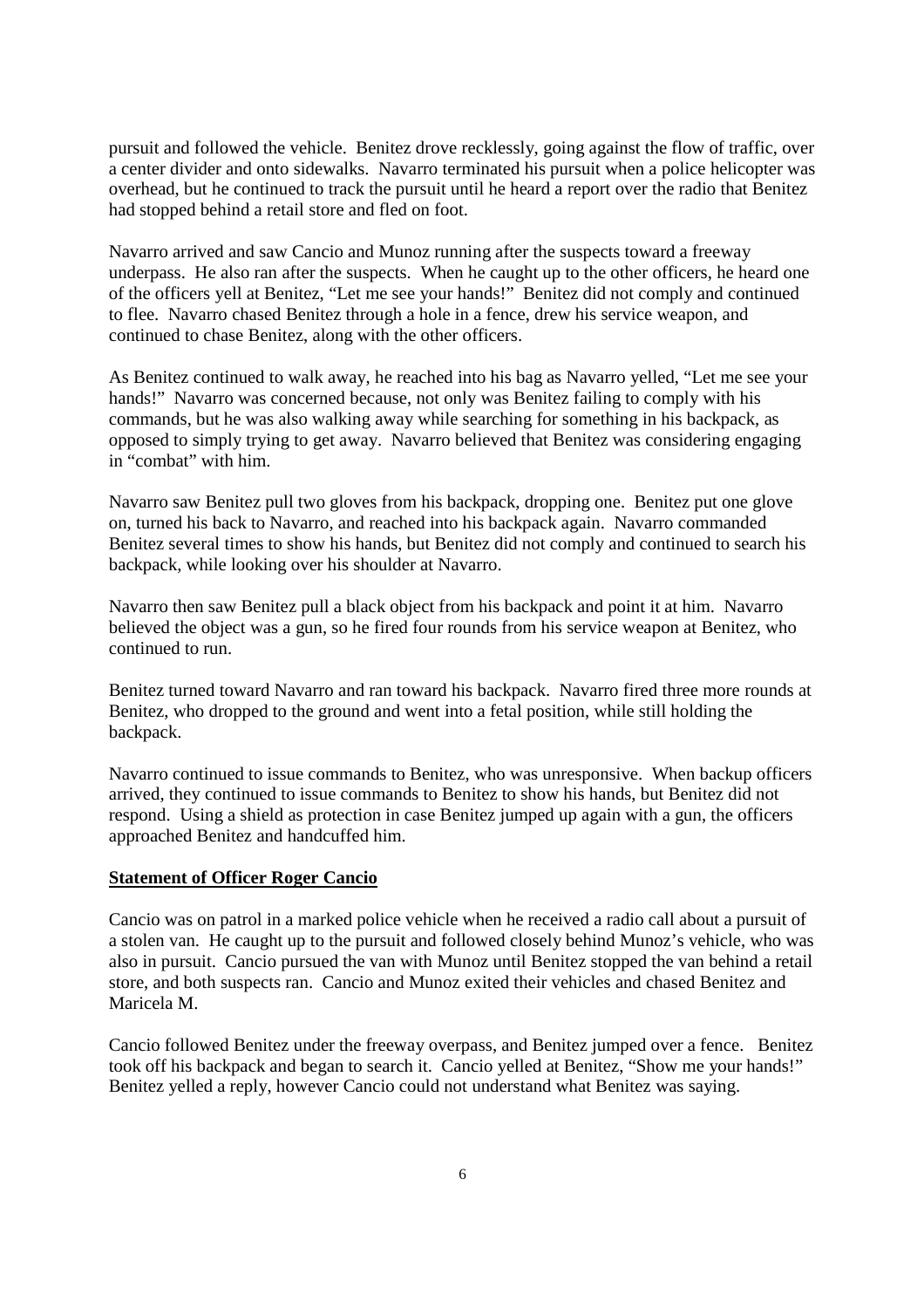Cancio believed that Benitez was attempting to arm himself with a weapon, because Benitez stopped trying to run away and was actively searching his bag. Cancio retreated, hoping to find cover and turned to warn Munoz and Navarro, who were behind him. Cancio told the other officers, "Hey, he's reaching for something."

Navarro passed Cancio and Munoz and went through a hole in the fence and continued to pursue Benitez. Cancio followed Navarro as he was going through the fence and he heard Navarro order Benitez to show him his hands. Shortly thereafter, he heard gunshots. Cancio saw Benitez immobile on the ground, with his hands under his chest. Cancio once more commanded Benitez to show him his hands, but Benitez did not respond. Cancio saw some movement from Benitez and was concerned that Benitez would shoot him and the other officers.

Once backup officers arrived, they fired bean bag rounds at Benitez to confirm that he was nonresponsive.

#### **Statement of Officer Isidro Munoz**

Munoz was patrolling in a marked police vehicle when he received a radio call about a stolen van and a pursuit. He joined the pursuit and saw the van pull over briefly. Sairo R. jumped out from the side door of the van. Sairo R. surrendered immediately. Munoz continued with the pursuit as Sairo R. was taken into custody by other officers. Benitez parked the van behind a retail store and both he and Maricela M. ran.

Munoz exited his vehicle and ran after the suspects. He saw Benitez go over a fence as Maricela M. continued running until she was able to go through an opening in the fence.

Benitez stopped and faced them while searching through his bag. Munoz commanded Benitez to "stop reaching" and warned over the radio that the suspect was potentially armed and threatening officers. He saw Benitez continue to walk away from them as Navarro continued to give chase by going through the hole in the fence.

Munoz saw Benitez pull a black glove from his backpack and spin around to face them, with a black object in his hand. Munoz heard gunshots. He saw Benitez fall, get back up, and reach into his backpack to look for something again. Munoz believed that Benitez was searching for a weapon. Munoz heard more gunshots and saw Benitez fall to the ground.

#### **Statement of Maricela M.**

Maricela M. knew Benitez for approximately three to four years. They were in a romantic relationship at the time of the incident. Earlier in the day, Benitez and Maricela M. were driving a van that Benitez had stolen a couple of days prior. They picked up Sairo R. and were on their way to sell the van to one of Sairo R.'s friends who lived in South Gate. While driving to South Gate, the police started chasing them. During the pursuit, Sairo R. jumped out of the van. The chase continued and Benitez stopped the van behind a store. Maricela M. grabbed her purse and several bags of clothes and ran behind Benitez. She heard the officers chasing and commanding her to stop. Maricela M. saw Benitez jump over a fence and saw him reaching into his backpack. She thought Benitez was searching for something to throw at the officers. Maricela M. continued through a hole in the fence and kept running, eventually passing Benitez. She saw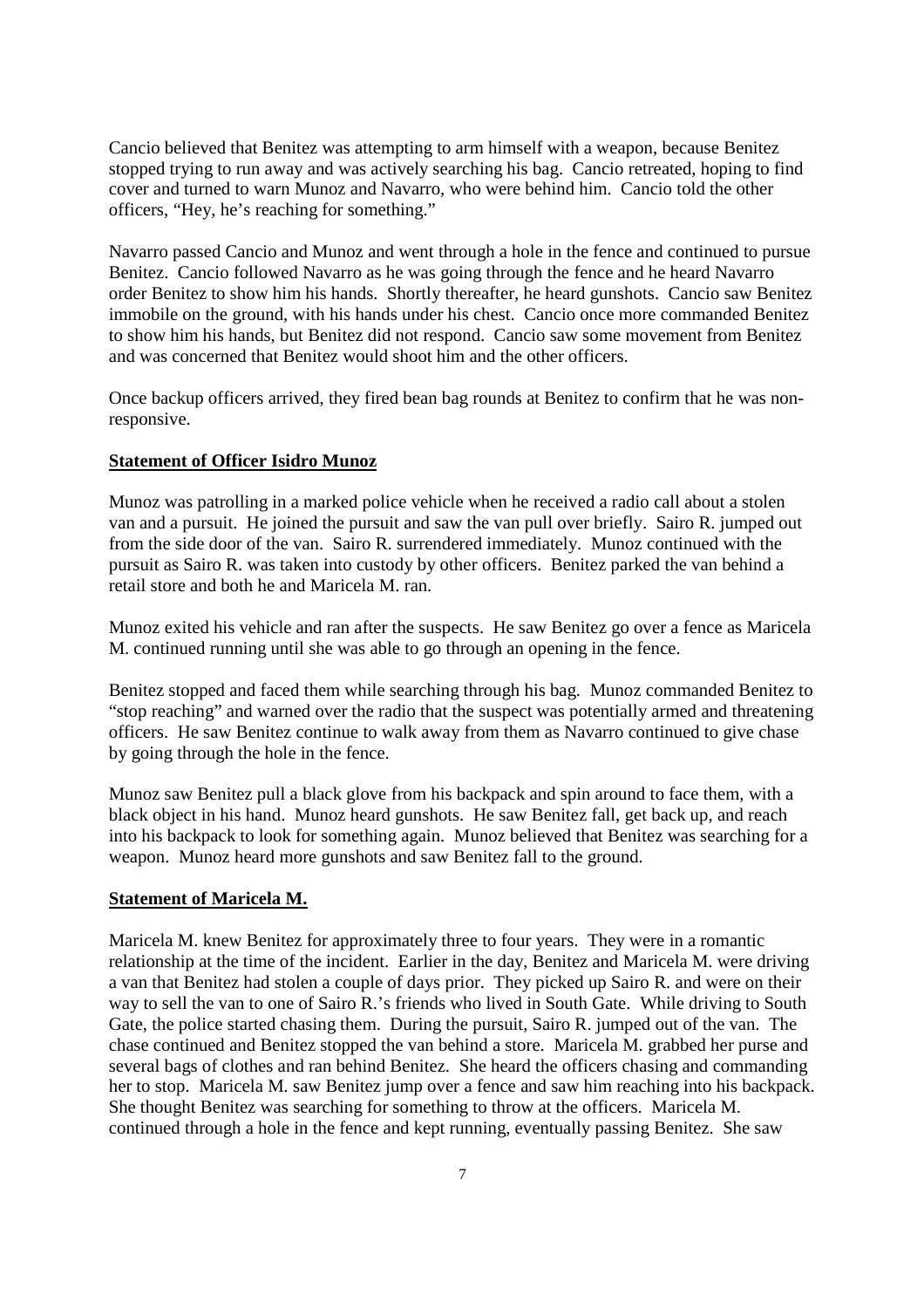Benitez "act[ing] like he had a gun." Maricela M. heard gunshots and when she turned around she saw Benitez lying on the ground. Maricela M. continued to run and hid in an adjacent industrial building. She was apprehended by police officers later that day.

# **Statement of Sairo R.**

Sairo R. met Maricela M. about three weeks before the date of the incident. Maricela M. had given him work as a laborer and told him that she would contact him again when she needed more work done. On the day of the incident, Maricela M. and Benitez arrived at Sairo R.'s home in a white van and Maricela M. told Sairo R. that she had another manual labor job for him. Sairo R. left with Maricela M. and Benitez. Later, while driving, they were ordered by a motorcycle officer to pull over. Sairo R. told Benitez to pull over, but Benitez said that he could not because the van was stolen. Sairo R. tried to open the door and exit the vehicle, but was stopped by Benitez who punched him in the side. Sairo R. stayed in the back of the van for a while, but at some point during the pursuit the passenger door of the van opened, he jumped out, and he surrendered to the police officers.

# **Autopsy**

Deputy Medical Examiner Scott Luzi, M.D. performed a postmortem examination on Benitez's remains and determined that Benitez's cause of death was a gunshot wound to the chest. Benitez also had gunshots to his back and left arm. A toxicology analysis was performed and it was determined that Benitez had the presence of Tetrahydrocannabinol (THC), amphetamines, and methamphetamines in his blood at the time of his death.

#### **Evidence Recovered at the Scene**

Numerous items of evidence were located around Benitez's body, including a backpack, a pair of black socks, a black hat, two cellular telephones, two pliers, two screwdrivers, scissors, and an eyeglass case, as shown in the photograph below:

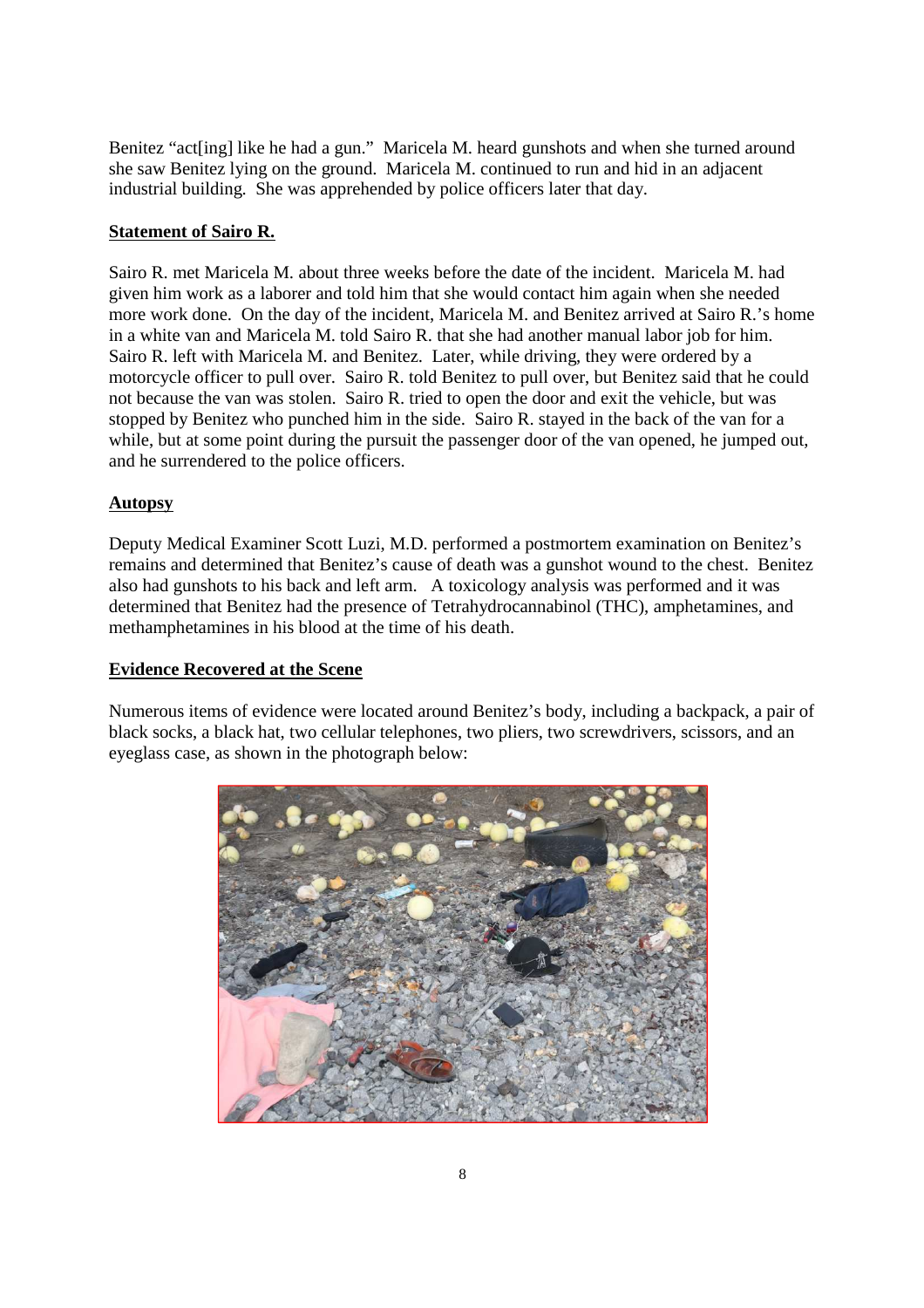### **Firearms Evidence**

Navarro was armed with a Glock model 22, .40 caliber service weapon. It was fully loaded with 16 rounds before the shooting. After the shooting, there were nine rounds remaining, and seven expended .40 caliber shell casings were located at the scene, which is consistent with Navarro firing seven rounds during the incident.

# **LEGAL ANALYSIS**

# **The Law**

California law permits the use of deadly force in self-defense or in the defense of others if that person actually and reasonably believes that he or others are in imminent danger of great bodily injury or death. Penal Code § 197; *People v. Randle* (2005) 35 Cal.4<sup>th</sup> 987, 994 (overruled on another ground in *People v. Chun* (2009) 45 Cal.4th 1172, 1201); *People v. Humphrey* (1996) 13 Cal.4th 1073, 1082; *see also, CALCRIM* 505.

In the context of officer involved uses of force, the United States Supreme Court has long held that, "The 'reasonableness' of a particular use of force must be judged from the perspective of a reasonable officer on the scene, rather than the 20/20 vision of hindsight…The calculus of reasonableness must embody allowance for the fact that the police are often forced to make splitsecond judgments - - in circumstances that are tense, uncertain, and rapidly evolving - - about the amount of force that is necessary in a particular situation." *Graham v. Connor* (1989) 490 U.S. 386, 396-397. "Where the peril is swift and imminent and the necessity for action immediate, the law does not weigh in too nice scales the conduct of the assailed and say he shall not be justified in killing because he might have resorted to other means to secure his safety." *People v. Collins* (1961) 189 Cal.App.2d 575, 589.

Notably, in circumstances in which a person might be simulating a deadly weapon, *the danger does not need to have actually existed* when deadly force is used. Specifically, an officer is not constitutionally required to wait until he sets eyes upon a weapon before employing deadly force to protect himself against a fleeing suspect, who turns and moves as though to draw a gun. *Thompson v. Hubbard* (2001) 257 F.3d 896, 899. Indeed, if a person acted from reasonable and honest convictions, he cannot be held criminally responsible for a mistake in the actual extent of the danger, when other reasonable people would alike have been mistaken. *People v. Jackson* (1965) 233 Cal.App.2d 639.

In the end, the test of whether the officer's actions were objectively reasonable is "highly deferential to the police officer's need to protect himself and others." *Munoz v. City of Union City* (2004) 120 Cal.App.4<sup>th</sup> 1077, 1102.

# **Analysis**

Here, although Benitez was not armed with a gun at the time of the shooting, there is compelling evidence suggesting that Navarro reasonably believed that Benitez had a gun and was going to shoot him.